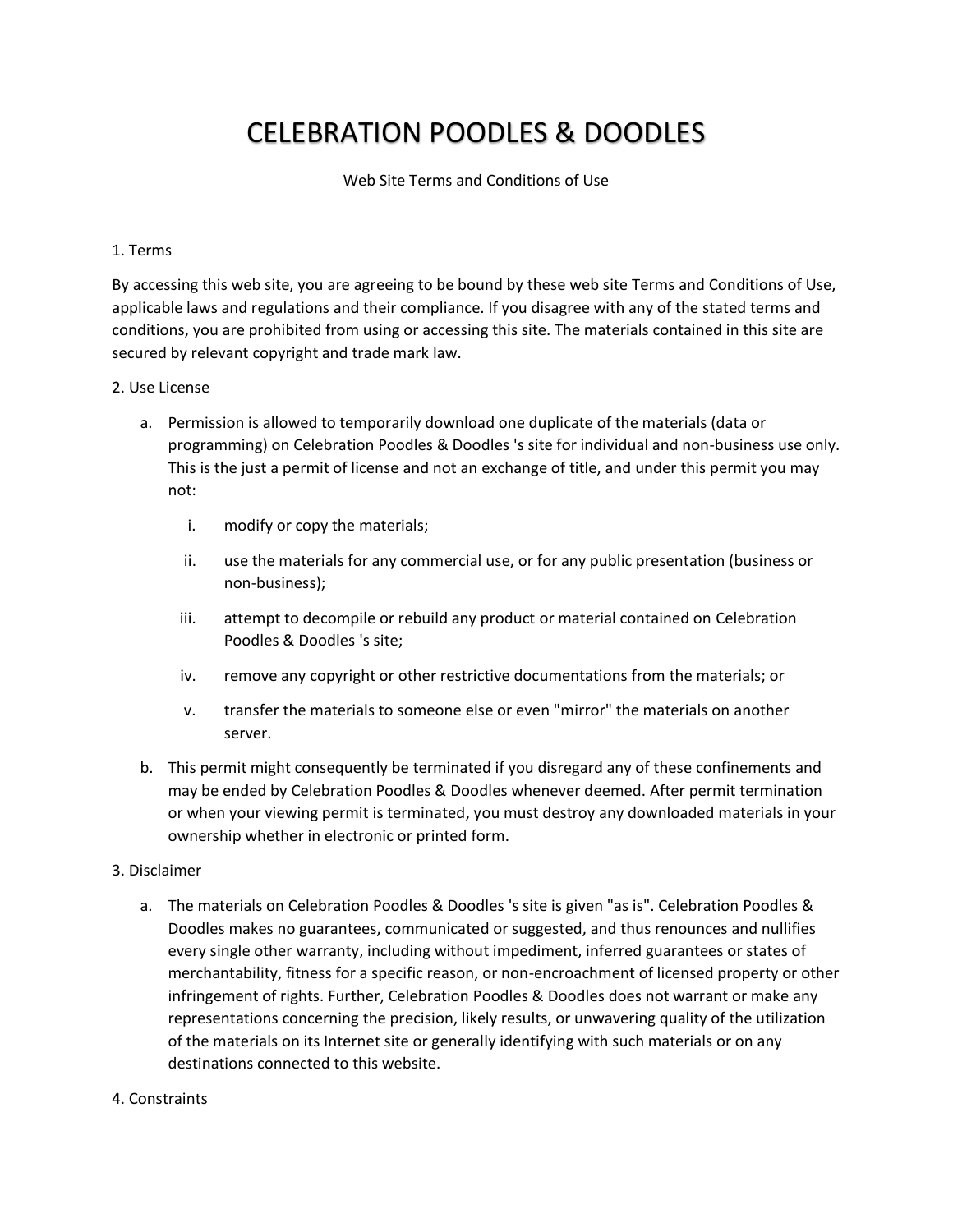In no occasion should Celebration Poodles & Doodles or its suppliers subject for any harms (counting, without constraint, harms for loss of information or benefit, or because of business interference,) emerging out of the utilization or powerlessness to utilize the materials on Celebration Poodles & Doodles 's Internet webpage, regardless of the possibility that Celebration Poodles & Doodles or a Celebration Poodles & Doodles approved agent has been told orally or in written of the likelihood of such harm. Since a few purviews don't permit constraints on inferred guarantees, or impediments of obligation for weighty or coincidental harms, these confinements may not make a difference to you.

## 5. Amendments and Errata

The materials showing up on Celebration Poodles & Doodles 's site could incorporate typographical, or photographic mistakes. Celebration Poodles & Doodles does not warrant that any of the materials on its site are exact, finished, or current. Celebration Poodles & Doodles may roll out improvements to the materials contained on its site whenever without notification. Celebration Poodles & Doodles does not, then again, make any dedication to update the materials.

## 6. Links

Celebration Poodles & Doodles has not checked on the majority of the websites or links connected to its website and is not in charge of the substance of any such connected webpage. The incorporation of any connection does not infer support by Celebration Poodles & Doodles of the site. Utilization of any such connected site is at the user's own risk.

## 7. Site Terms of Use Modifications

Celebration Poodles & Doodles may update these terms of utilization for its website whenever without notification. By utilizing this site, you are consenting to be bound by the then current form of these Terms and Conditions of Use.

## 8. Governing Law

Any case identifying with Celebration Poodles & Doodles 's site should be administered by the laws of the country of United States Celebration Poodles & Doodles State without respect to its contention of law provisions.

General Terms and Conditions applicable to Use of a Web Site.

#### Privacy Policy

Your privacy is critical to us. Likewise, we have built up this Policy with the end goal you should see how we gather, utilize, impart and reveal and make utilization of individual data. The following blueprints our privacy policy.

- Before or at the time of collecting personal information, we will identify the purposes for which information is being collected.
- We will gather and utilization of individual data singularly with the target of satisfying those reasons indicated by us and for other good purposes, unless we get the assent of the individual concerned or as required by law.
- We will just hold individual data the length of essential for the satisfaction of those reasons.